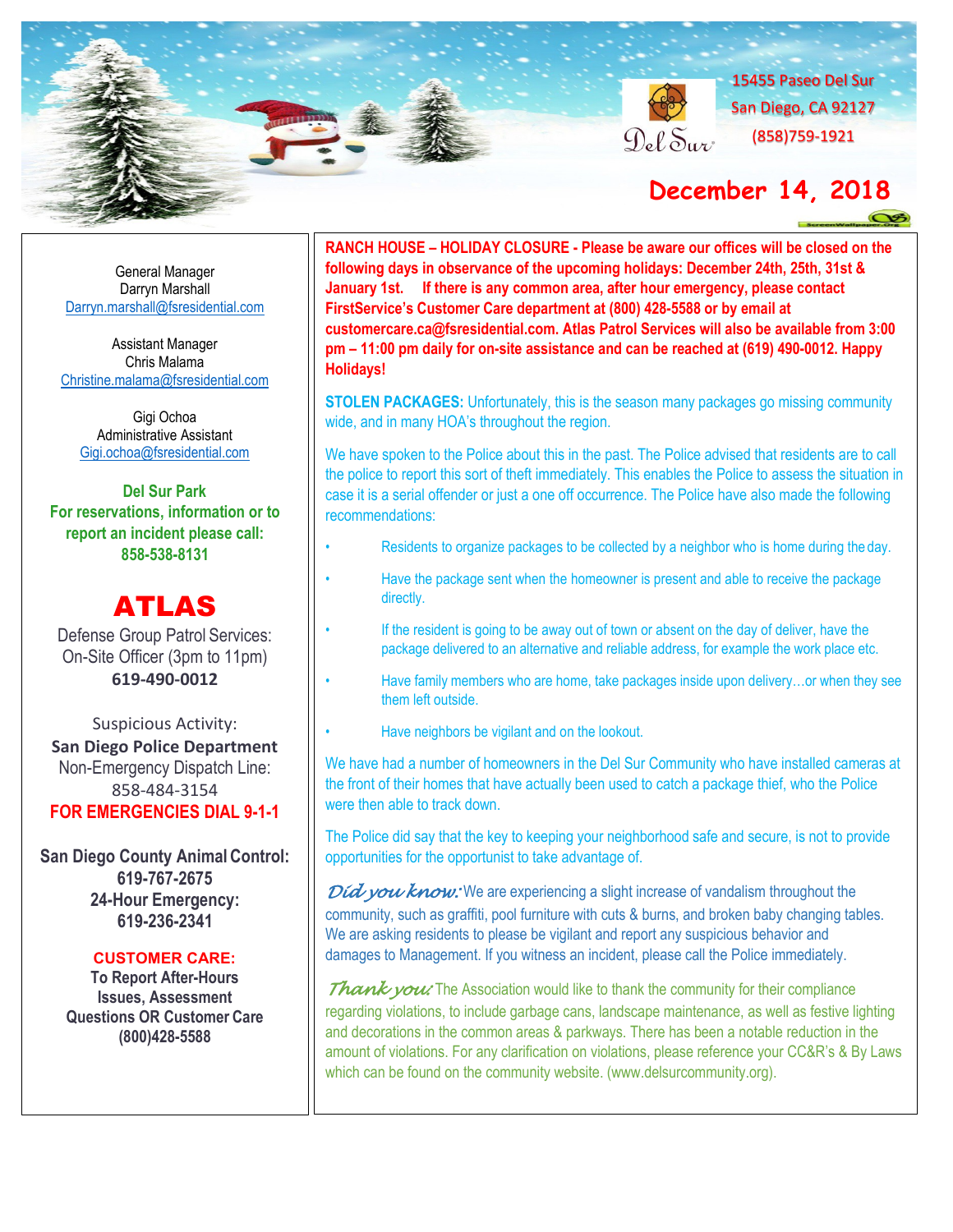# Del Sur Weekly Landscape Update

## FOCUS OF THE WEEK:

### **GENERAL MAINTENANCE: STORM CLEAN UP**

With the major storms we have had over the last weeks we will be working on the leaf and debris clean-up throughout the property.

With the winter rains approaching we will also be paying special attention to the drainage areas within the community. These include catch basins, drainage channels and storm drains.

When we are in your area for our rotation expect that the crew will be working on minor pruning and any shrubs that need to be cut back for the fall/winter season. However their main focus will be on the leaf drop and debris clean up from the storms.

Thank you for your cooperation in advance to allow the crew to work through this process.

### **BRUSH ABATEMENT**

We are working through the final stages of the Brush Abatement for the year along the school fence line. The crew is progressing through this area and expect to have the work completed by the end of the month. Thank you in advance for your patience and for allowing them to work with as few distractions and delays as possible.

### FOCUS OF THE MONTH:

### **PILOT PROGRAM: NATURAL WEED KILLER**

Pending final board approval we are going to be working in the Pilot Program Parks implementing the below program:



DATE: MONDAY-FRIDAY IN DECEMBER TIME:

BETWEEN 7 AM AND 3PM DAILY

LOCATION: WITHIN THE PARKS IN THE DEL SUR **COMMUNITY** 

PRODUCT: WEED ROT

A natural weed killer will be sprayed in the Del Sur Parks throughout December as a PILOT PROGRAM.

BrightView no longer sprays glyphosate products and would like to find a NATURAL alternative.

This NATURAL product is proposition 25b exempt and does not require an E.P.A registration number due to its natural ingredients.

Please contact the Ranch House with any questions.

### Rotation: We have completed Week 2 and are moving in to Week 3 in our standard rotation schedule.

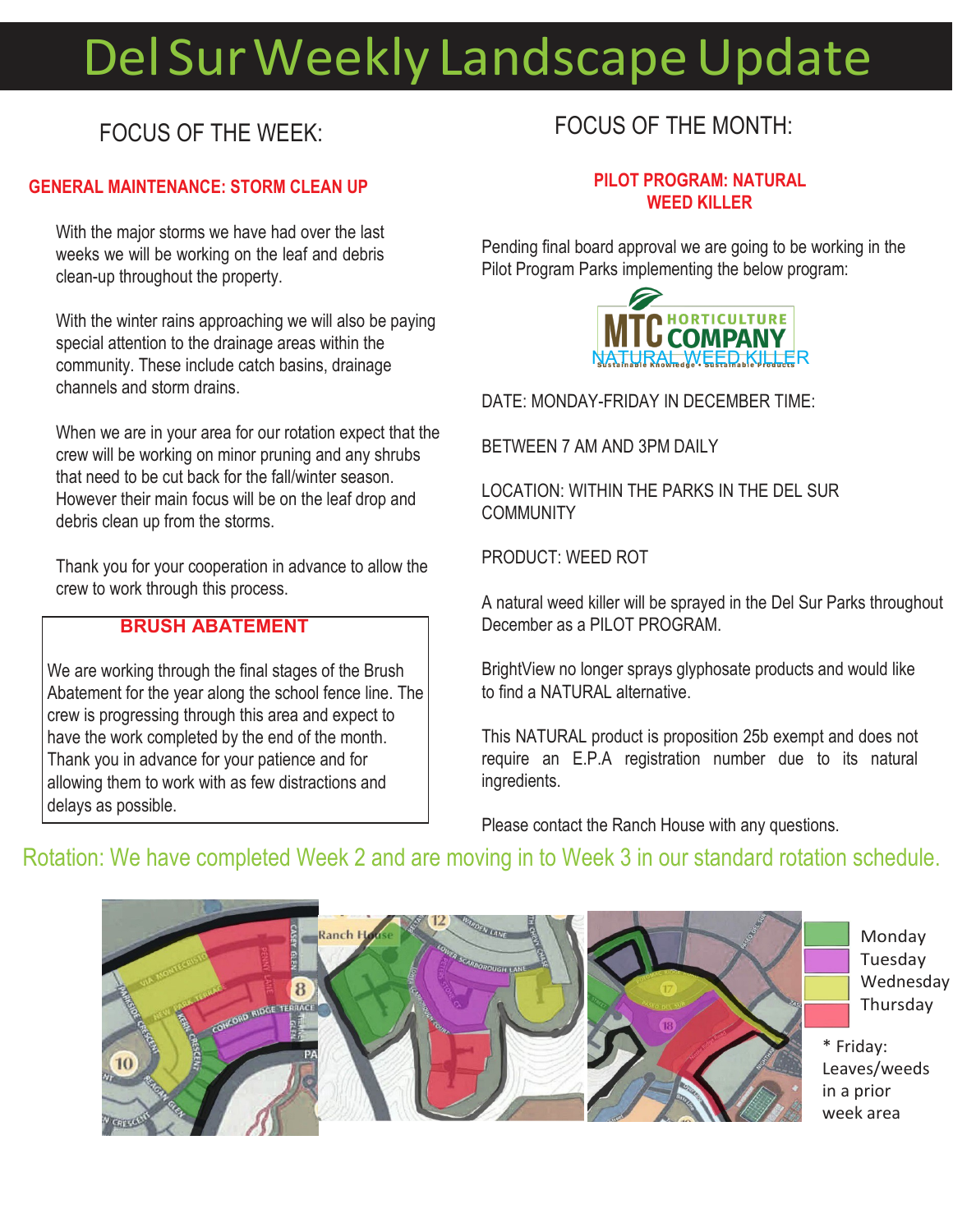# Roast Prime Rib with Thyme Au Jus

## **Ingredients**

1 bone-in prime rib (6 to 7 pounds) 8 cloves garlic, thinly sliced Salt and coarsely ground black pepper 2 cups red wine 4 cups beef stock

1 tablespoon chopped fresh thyme leaves



# **Directions**

- 1. Thirty minutes before roasting the prime rib, remove from the refrigerator and let come to room temperature.
- 2. Preheat oven to 350 degrees F.
- 3. Make small slits all over the prime rib and fill each slit with a slice of the garlic. Season liberally with the salt and coarse pepper, place on a rack set inside a roasting pan and roast for about 2 hours until medium-rare, or until a thermometer inserted into the center of the meat registers 135 degrees F. Remove the meat to a platter, and tent with foil to keep warm.
- 4. Place the roasting pan on top of the stove over 2 burners set on high heat. Add the wine to the pan drippings in the pan and cook over high heat until reduced, scraping the bottom of the pan with a wooden spoon. Add the stock and cook until reduced by half. Whisk in the thyme and season with salt and pepper, to taste.
- 5. Slice meat as desired and serve with thyme au jus.